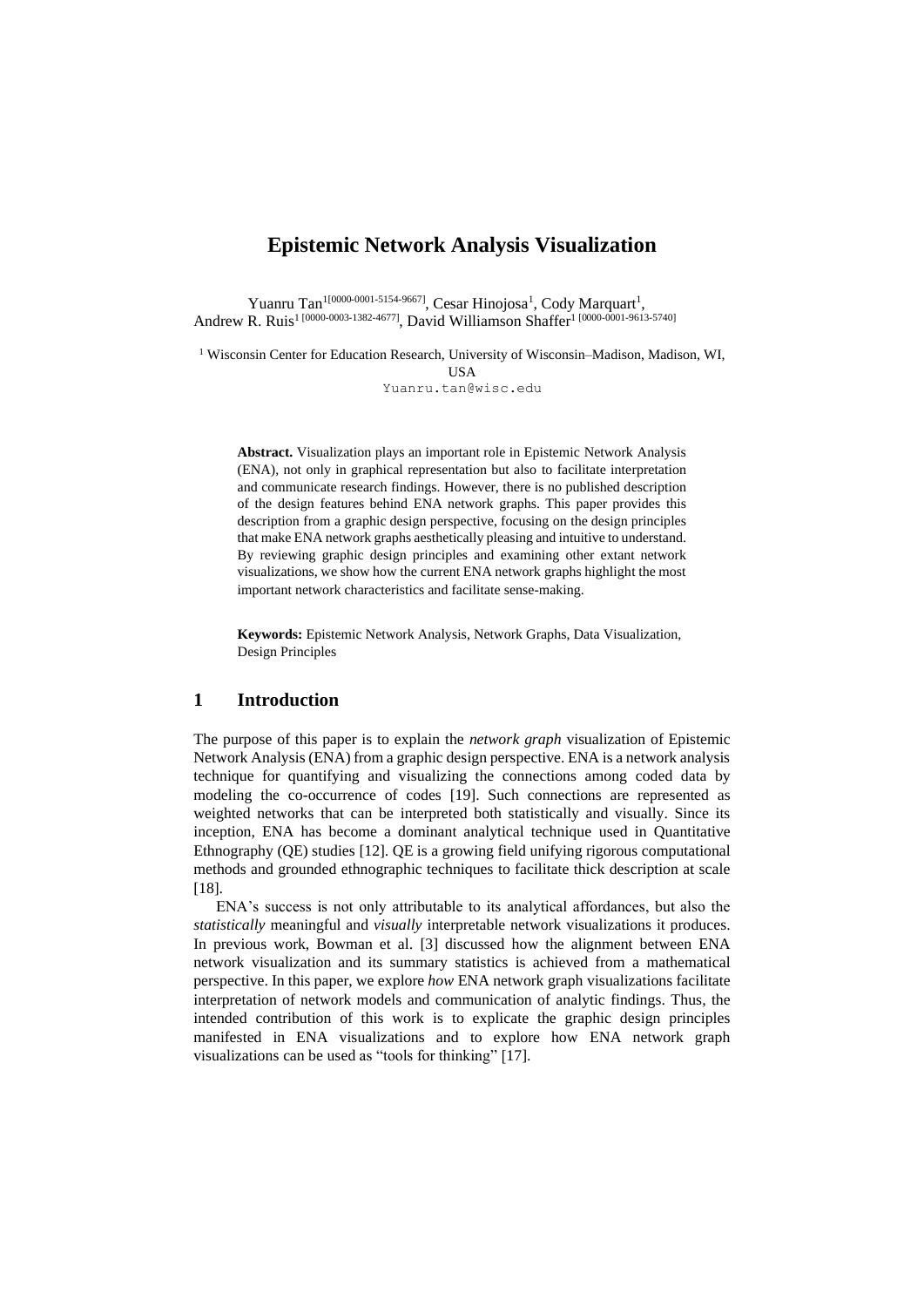In what it follows, we center the discussion around three guiding questions: (1) What are the graphic design principles that inform the design of ENA network graph visualizations? (2) Why do ENA networks require custom visualizations rather than existing network visualization strategies? and (3) How were the aforementioned graphic design principles applied to design ENA network graph visualizations?

# **2 Theory: Graphic Design**

## **2.1 Design Elements**

*Design elements*, also known as *elements of design*, are the most fundamental graphic design units from which all visual artifacts are created [4, 16]. In the context of graphic design, the most commonly cited seven design elements include point, line, shape, color, texture, value, and space [4, 16]. Each type of design element can be described using various attributes. For example, lines can hold attributes such as being thick, thin, dashed, dotted, horizontal, vertical, and so on.

Design elements are usually used in combination to form complex items, or *artifacts*. For example, Node-Link diagrams, as shown in Fig. 1, are a type of network graph representing the relationships between objects: the objects are represented with points (nodes), and the relationships between objects are represented with lines (links) .



**Fig. 1.** A simplified representation of a Node-Link diagram.

To convey visual messages efficiently in the construction of artifacts, designers apply *design principles* to design elements in order to regulate the arrangement of and interaction among the elements [7]. Before we discuss the specifics of design principles, there are two fundamental attributes of the seven design elements that are often manipulated to apply various design principles, namely the *visual weight* and the *placement* of design elements.

**Visual Weight of Design Elements.** Every design element in a visualization exerts an attractive force that draws the eye of the viewer. The greater the force, the more the eye is drawn. This force is called *visual weight* [4]. For example, research shows that an object is visually heavy if it is dark or large [22, 23]. Therefore, the variance of visual weight is crucial in realizing effects of design principles that emphasize the creation of difference such as *contrast* and *visual hierarchy*, which are discussed in detail below.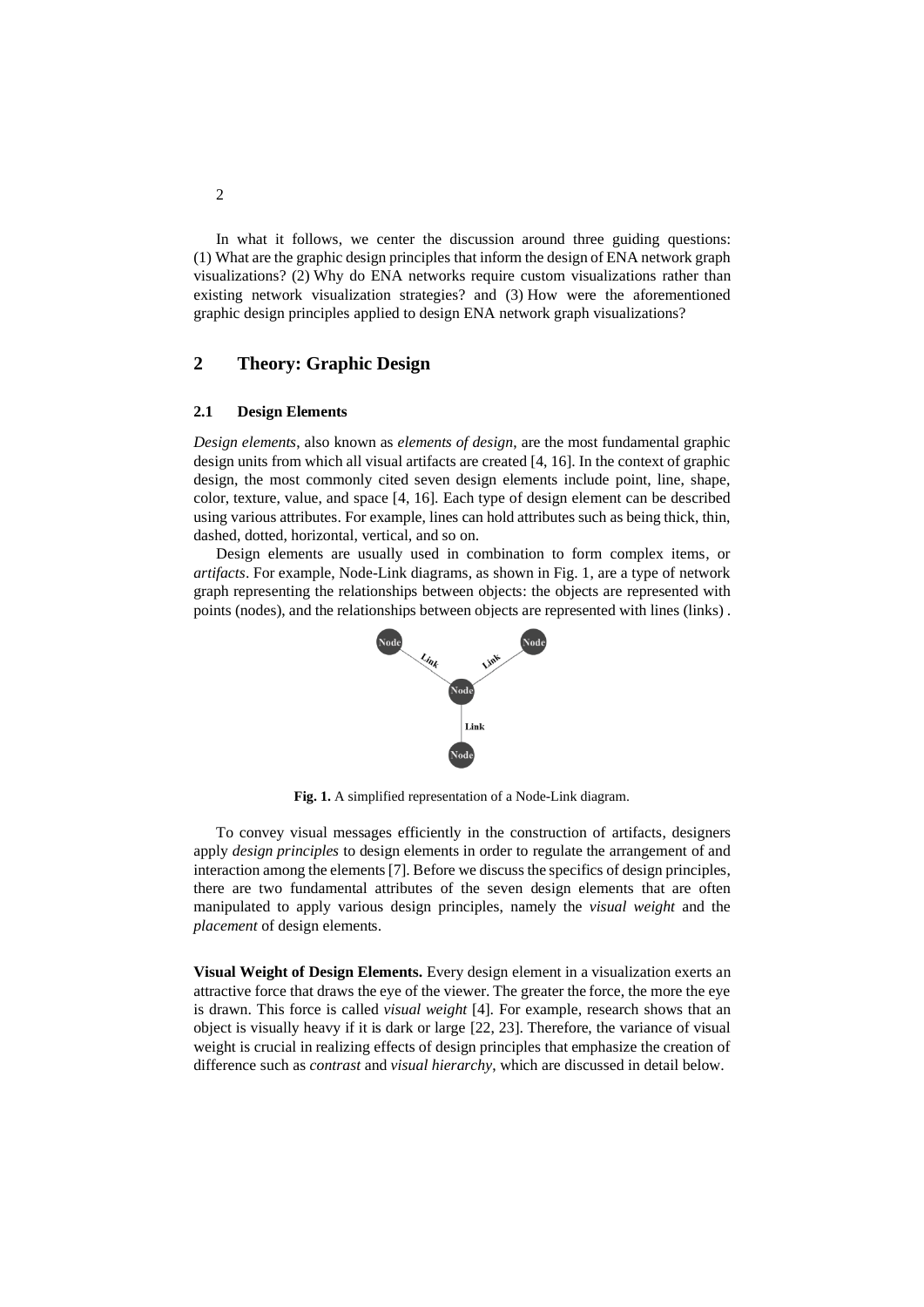**Placement of Design Elements.** While *visual weight* is usually applied to emphasize differences between individual elements, the *placement* of design elements is usually used to establish a visual connection among elements. For example, placement can be used to indicate relationships, such as similarity between objects. Research shows that viewers tend to interpret objects that are placed physically closer as being associated: the closer they are, the stronger the association is [4]. Placement can also be used to create flow by arranging elements with different visual weights in a certain pattern [4]. For example, when objects are placed in a way that larger or darker ones are in the foreground while smaller and lighter ones are in the background consistently, viewers tend to feel a sense of depth as larger and darker objects appear to be closer, even in a two-dimensional space. With such a sense of depth, even without explicit gestural signs such as arrows, a flow is present from near to far that guides viewers through the visualization along a particular path. These two major applications of placement manifest themselves respectively in two design principles called *proximity* and *perspective*, which are discussed in detail below.

#### **2.2 Design Principles**

*Design principles* are frameworks that define and regulate how design elements interact with one another, with their context, and with their viewers [7, 9]. Through the appropriate application of design principles, designers can optimize the arrangement of design elements to convey specific visual messages. While there are dozens of variations of design principles used in graphic design [4], the following four principles are most pertinent to our discussion of network visualizations specifically.

**Design Principle 1: Contrast.** *Contrast* refers to the use of differences in visual weight to signal differences in design elements [7]. Contrast can be formed when extra visual weight is given to one element relative to another. The greater the visual weight difference, the greater the contrast. Essentially, establishing contrast is dependent on the difference in attributes, such as shape and color.

For example, in Fig. 2 no contrast exists on the left example because visual weight is evenly distributed given the elements are identical in both shape and color. On the right, contrast is present because of the different visual weights created by differences in color and shape. For example, elements in red attracts more attention as they carry more visual weight again a white background. We can also observe that the contrast is enhanced when the two elements contrast in both shape and size.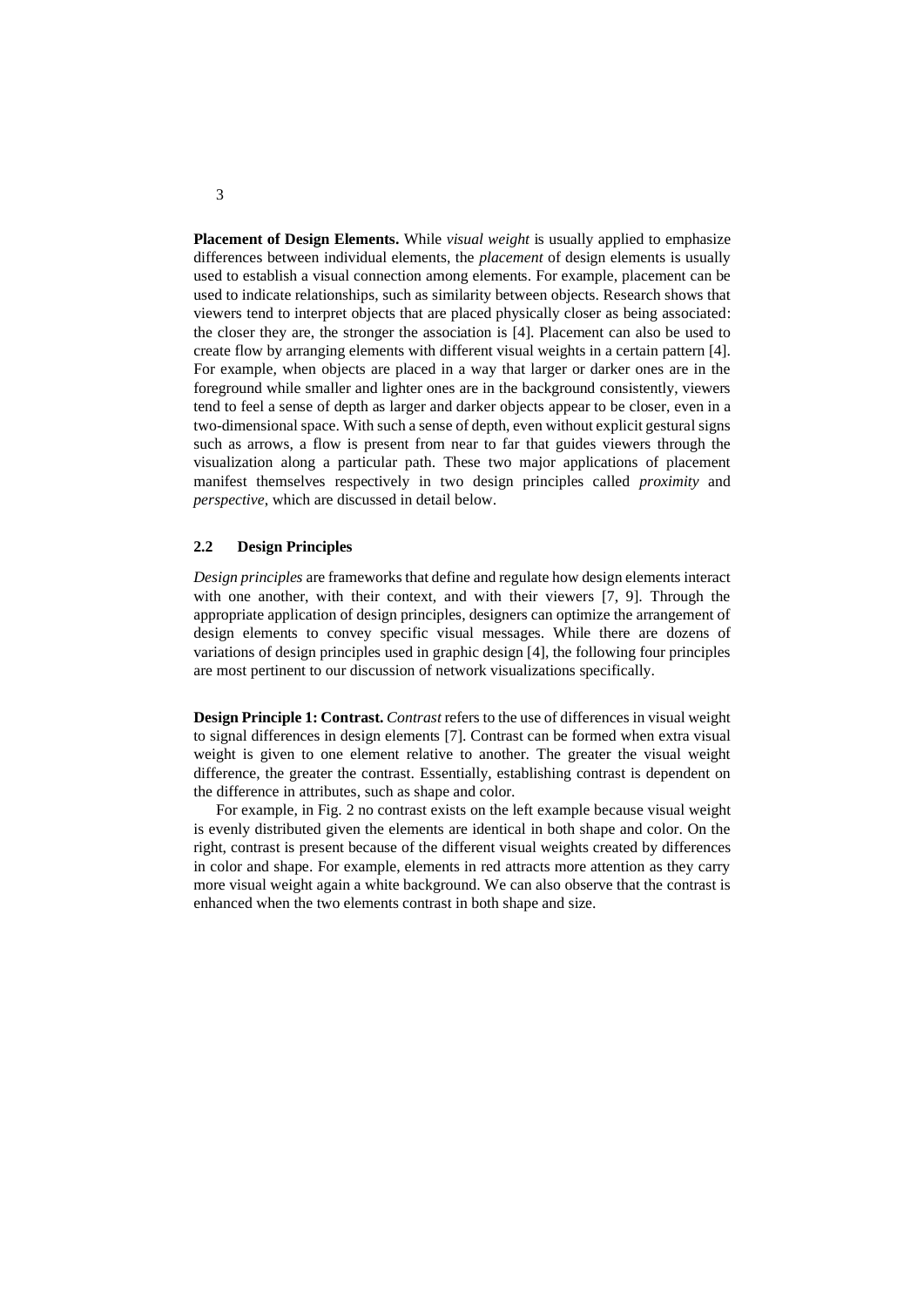

4

**Fig. 2.** Left: no contrast in shown due to equally distributed visual weight. Right: contrast is formed between elements with different shapes or colors.

**Design Principle 2: Visual Hierarchy.** After we understand that *Contrast* can be achieved through the uneven distribution of visual weight, it is important to consider how we can take advantage of the distribution of visual weight to manage the distribution and path of viewers' attention. In other words, designers want to control which information in the visualization is prioritized and in what order, a design principle called *visual hierarchy*.

Visual hierarchy is the arrangement of design elements in order of importance, or in order of the intended sequence that designers expect viewers to land their eye on [4]. Because elements with similar visual weight will naturally exhibit similarity, the proper use of visual weights is foundational in signaling visual hierarchy [4]. Size and color are two primary ways to establish visual hierarchy. Research shows that the eye is naturally drawn to larger parts of a design first [23]. In design terms, that means a larger object has more priority than a smaller object. Similar to size, objects that are darker hold higher priority as well and are more likely to be seen before objects that are lighter. Therefore, it is important to make sure that the most important element that you want viewers to pay attention to holds the heaviest visual weight.

Watzman [22] proposed the Squint Test to evaluate visual hierarchy. For example, to evaluate the visual hierarchy of the two examples in Fig. 3 below, simply squint your eyes at either example. As you look at it, is there a dominant element that attracts your eye first and the most? When the visual hierarchy is set up appropriately, the element you noticed first should be the one with the heaviest visual weight, such as the thickest and darkest lines.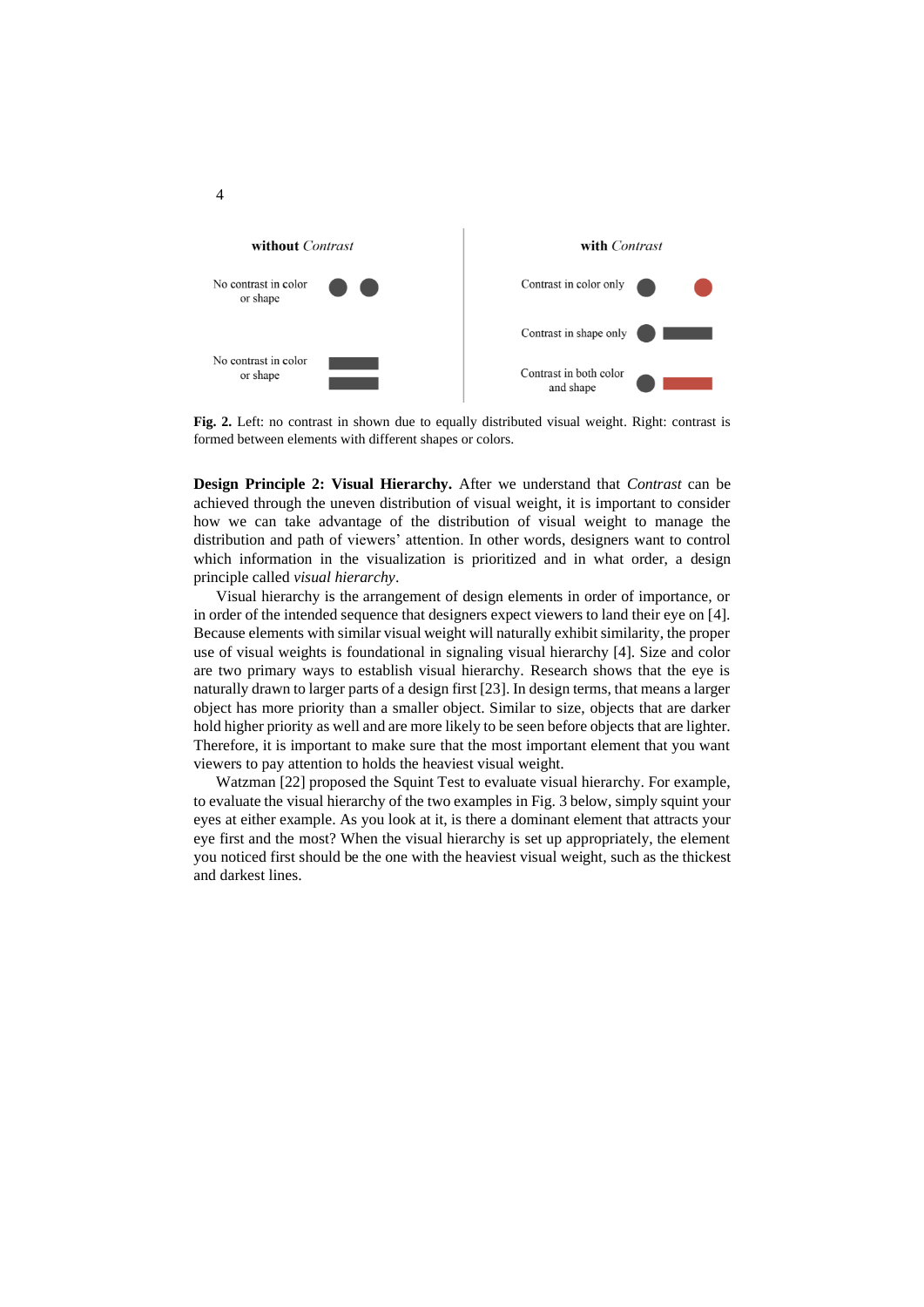

**Fig. 3.** Left: no visual hierarchy is present because all lines are in identical size and color. Right: visual hierarchy is formed through the variation of visual weight as represented by differences in size and/or color.

**Design Principle 3: Perspective.** While *visual hierarchy* triggers the intended attention sequence by manipulating visual weights, *perspective* is applied to create a flow along which viewers' eyes travel through the visualization. Specifically, *perspective* describes a sense of depth, with larger or darker objects appearing closer to the viewer [4]. Once depth is created, viewers will navigate a visualization from most proximate elements to most remote. There are many ways to create flow, such as shadows, gradient, size, and color. The two that are related to network visualization specifically are size and color given that points and lines are two major design elements used in networks.

In the three examples in Fig. 4, although nodes and lines are placed in similar arrangement, they differ in size and color. By placing larger and darker elements in the foreground in a consistent manner such as the example on the right, a sense of depth is present and viewers' eyes naturally flow from the foreground to background. Compared to the other two examples, although the middle one includes variance in size and color, a "see-through" effect is not present given that it does not have a consistent manner when it comes to the order of elements placement.



**Fig. 4.** Left: perspective is absent due to the absence of depth created by the unified node and line attributes. Middle: perspective is absent despite the presence of depth due to inconsistent placement of nodes and lines with different visual weight. Right: perspective is present because of the ordered variance in elements' visual weight and placement.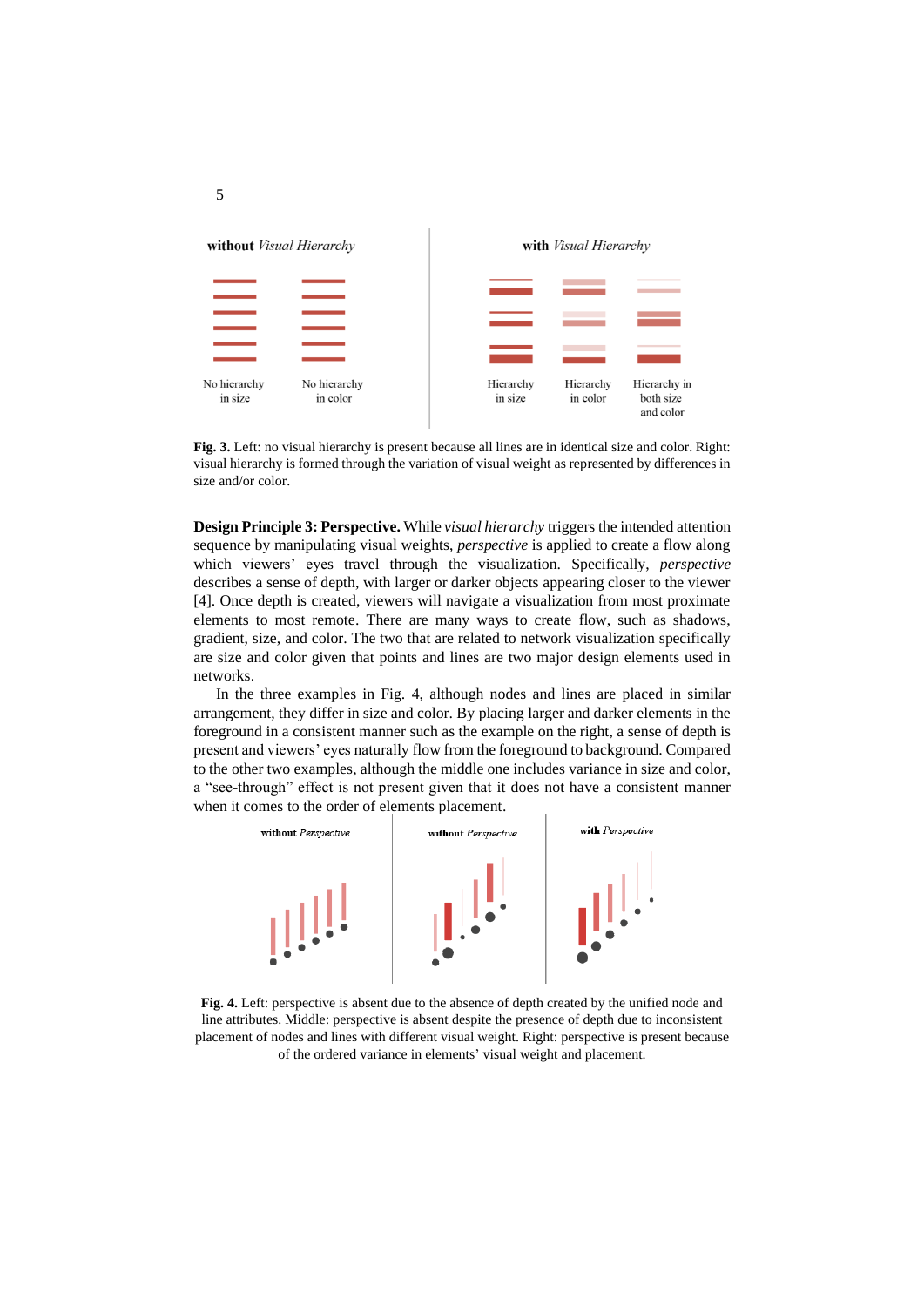**Design Principle 4: Proximity.** *Proximity* refers to the use of relative distance between design elements to indicate relationship. When applying proximity, elements that are similar or related are placed into closer proximity to form a visual connection, while elements that are dissimilar or unrelated are place farther apart to disrupt or discourage visual connection [4].

For example, assuming that a set of 12 nodes can be divided into three categories based on their similarity, Fig. 5 below shows how proximity conveys such a message visually. On the right, more similar nodes are clustered, or placed physically closer to one another than they are to any other nodes. This makes it easy for the viewer to identify which nodes are related to one another and which are not.



**Fig. 5.** Left: nodes are placed in equal distance without proximity variance, providing no information about which nodes are similar or dissimilar. Right: the distance between nodes is varied to indicate similarity and difference.

# **3 Background: Network Visualization**

Before we explain how the aforementioned graphic design principles are applied in ENA visualizations, we briefly review other extant network graph visualizations and discuss why they are not suitable for visualizing ENA networks.

#### **3.1 Graph Layout Algorithms**

Over the past three decades, a wide range of graph layout algorithms have been developed to support visualization of network models [2, 10, 13]. Among twodimensional layout methods that draw Node-Link diagrams, there are eight representative layouts in five families based on groupings commonly used in the literature [20, 21]. Due to space limitations, we present one popularly used and publicly available layout, the *Fruchterman Reingold* (FR) layout [10], as an example to explain why ENA models require custom visualizations.

The Fruchterman Reingold (FR) layout belongs to the *force-directed* family, a class of algorithms that produces graphs by simulating interactions as a system of forces. The resulting layout is an "equilibrium state" of the system [10]. Since its inception in 1991, new FR variants are still introduced every year [21]. While each new FR variant might have its unique affordances, the resulting FR visualizations generally share the three characteristics below [6, 10, 11, 14]:

6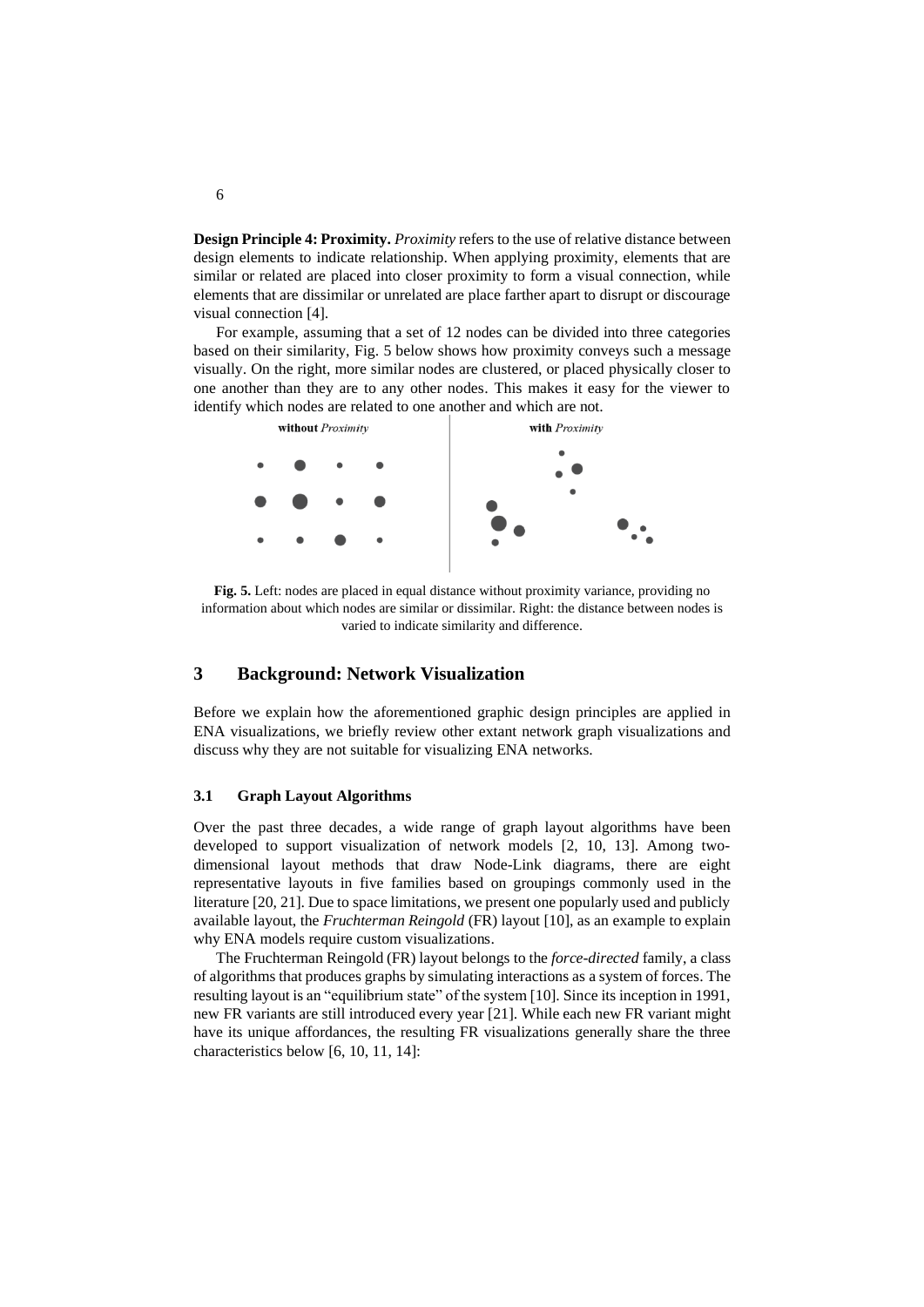

**Fig. 6.** Three graphs drawn in FR layout using igraph R package [5]. (a) and (b) represent the same six-node network with different node position. (c) represents a larger network of 20 nodes.

- 1. Node positions are not deterministic. Each time the FR algorithm is run, it will result a visualization with slightly different node layout. For example, graphs A and B in Fig. 6 represent the same network model drawn using the same FR algorithm, but they have different node positions.
- 2. Edge crossing and node overlapping are minimized. Since node position is not deterministic, the algorithm places nodes and edges iteratively until it approaches or fully satisfies this aesthetic criterion. For example, in relatively sparse networks such as A, B, and C in Fig. 6, edge crossing and node overlapping are fully avoided.
- 3. Nodes that share more connections are closer to each other. As a force-directed algorithm, nodes in FR layout repulse each other when they get close and the edges act as springs that attract connected nodes together. As a result, a force balance is achieved in the graph, and nodes that are connected more strongly are placed closer. For example, in graph C, clusters are formed visually because the more connected nodes are placed closer together.

## **3.2 Challenges in Visualizing ENA Networks**

As Bowman et al [3] argued, a key feature that differentiates ENA from traditional network analytical approaches is that ENA produces *content-based* summary statistics that can be used to compare the *content* rather than the *structure* of networks. In other words, instead of comparing networks using structural summary statistics such as network density without reference to specific nodes, ENA compares networks in terms of which nodes are connected and how more or less strongly they are connected. Therefore, (1) enabling such content comparison visually and (2) representing the resulting differences visually become two core challenges that ENA network graph visualizations need to address.

To address the first challenge, ENA places its nodes in a network space through a process called *co-registration,* which results a single metric space with fixed node position for all networks in the same ENA model. With a set of fixed node position, multiple networks can be compared directly regarding connected nodes and connection strength. For example, in Fig. 7, since (a) and (b) share the same node position, it is visually clear that which pairs of nodes are strongly or weakly connected in one graph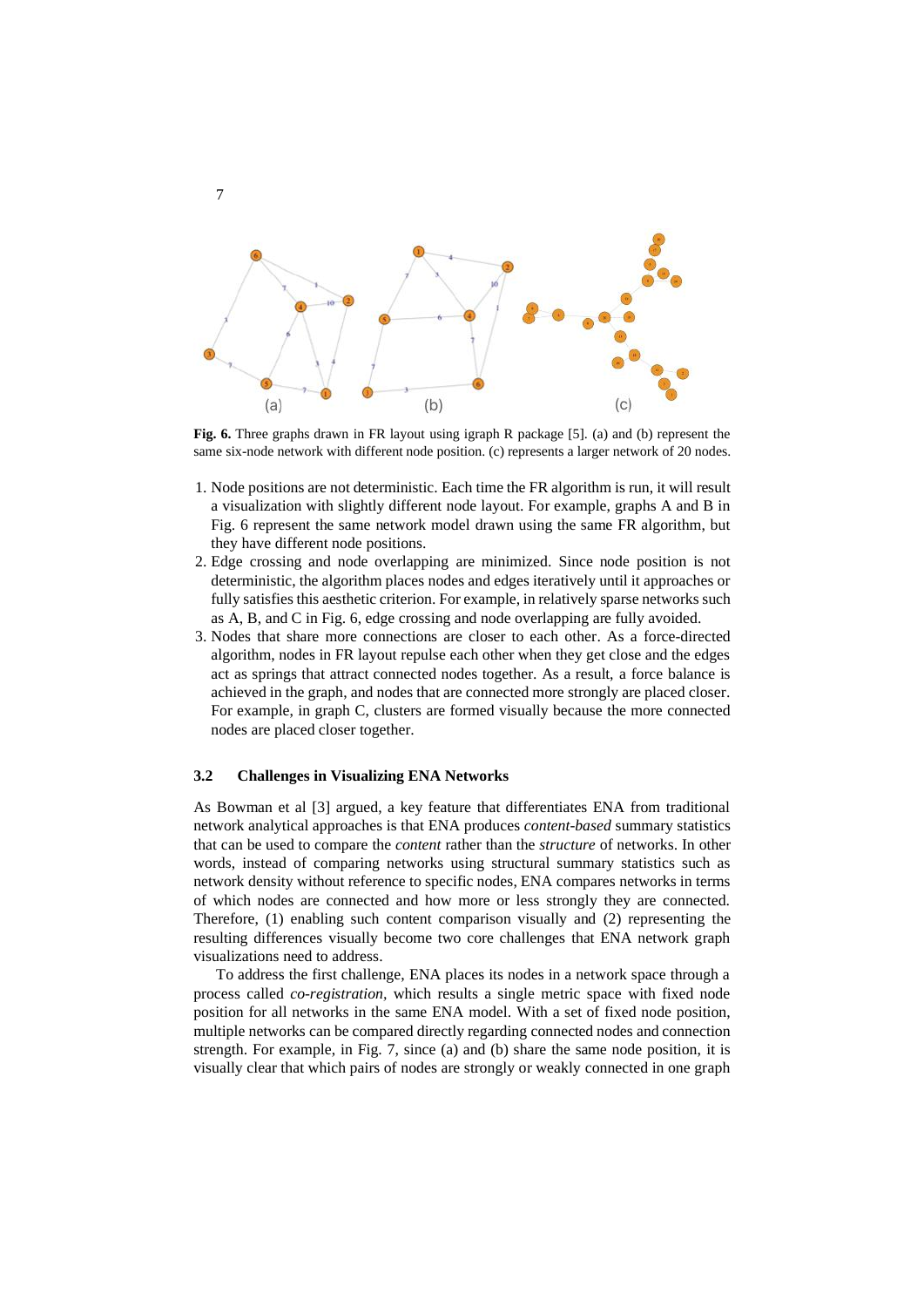but not the other. However, although (b) and (c) visually look identical, they are very different networks in terms of *content*. That is, which nodes are connected and their connection strength.



**Fig. 7.** Three weighted networks with same density but different patterns of connections. Specifically, (a) and (b) have identical node position but different connection pattern. (b) and (c) have different node position but appear to be but in fact not identical connection pattern.

The mathematical details of *co-registration* are beyond the scope of this paper and can be found in the work of Bowman et al. [3]. But in brief, *co-registration* is a process of producing network graph visualizations that meaningfully reflect the statistical properties of the network model. The fixed node position not only allows for meaningful comparison of the patterns of connections in multiple networks, also allows for interpretation of the metric space itself. Compared to the non-deterministic node position of FR layout (characteristics 1), ENA visualizes its network with a set of deterministic node position determined by *co-registration*. Furthermore, in ENA, the distance between nodes in the network space does not reflect connection strength as in FR layout, but represent similarity of the roles that different nodes have in network structure. The nodes that are closer to each other in an ENA space have more similar roles in the networks in which they appear. If an ENA network were visualized using *force-directed* algorithms such as FR layout, researchers would be unable to interpret the locations of networks in ENA space.

While *co-registration* addressed the first challenge in terms of enabling content comparison visually, the second challenge about how to visually represent the resulting differences between networks still remains. However, the second challenge in more of a graphic design challenge than an analytical challenge. As an analytical method, ENA is designed to model connections in weighted networks that usually have a small number of nodes but are densely connected [19]. Edge-crossings are mostly unavoidable in such networks. While edge-crossings can hinder readability and should be avoided in network visualizations  $[7, 15]$ , it is hard to realize in ENA networks given its high density, fixed node position, and straight-lined edges. Although *force-directed* algorithms such as FR layout are optimized to avoid edge-crossing (characteristic 2), this affordance is not applicable to ENA visualization because of ENA's deterministic node position. Therefore, instead of removing edge-crossing, ENA visualizations need to represent connections in a readable and sensible way regardless of the potential edgecrossing challenges posed by its high network density. In the following section., we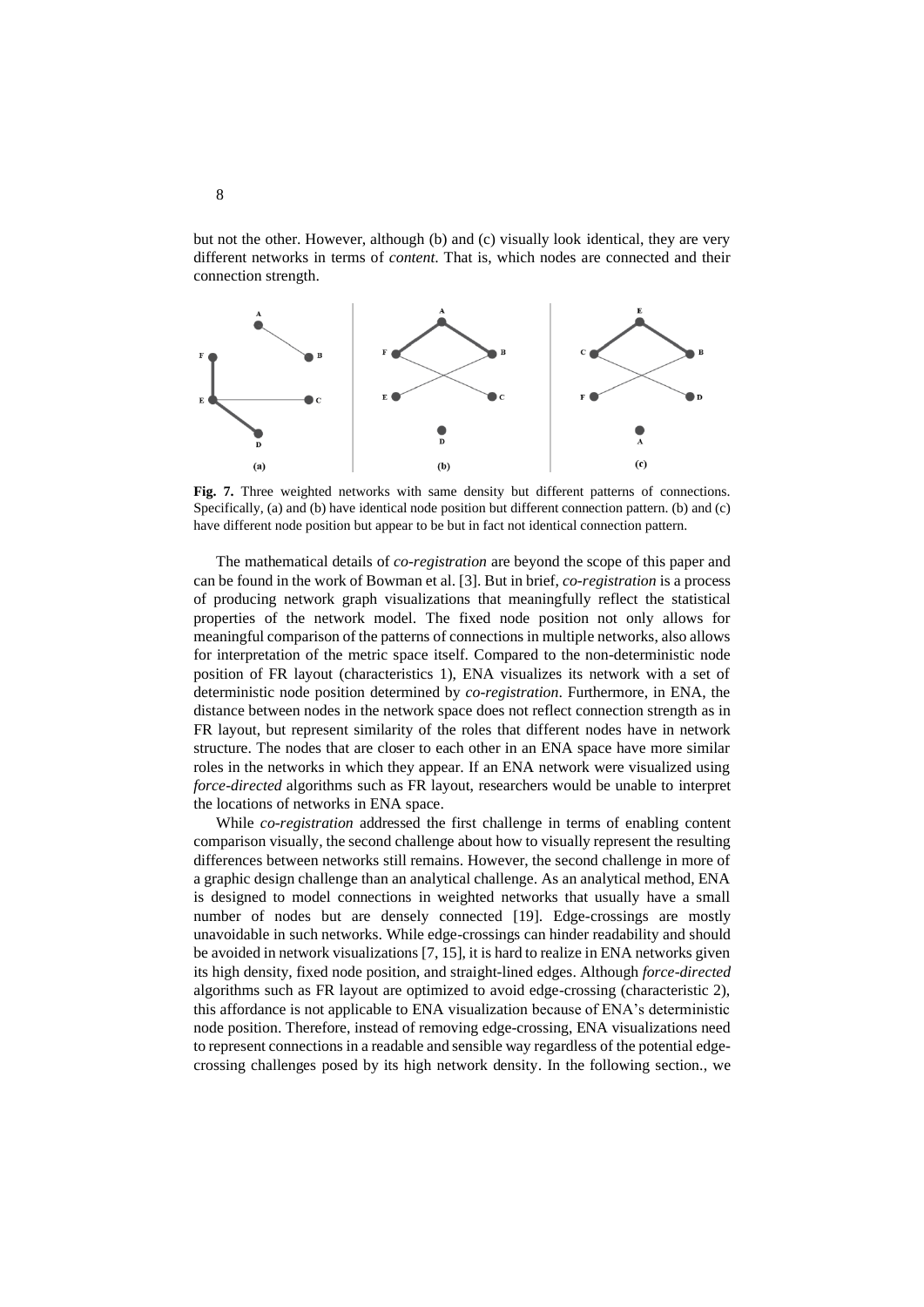will elaborate on how the second challenge in addressed using graphic design principles.

## **4 Applying Design Principles in ENA Visualizations**

In this section, we explain how the aforementioned four design principles—*contrast, visual hierarchy*, *perspective,* and *proximity*—are applied in the design of ENA visualizations. We use an undirected weighted network with density of 1.0 as a simplified example to demonstrate the transformation from a basic Node-Link diagram to an ENA visualization, step by step.

## **4.1 Use of Contrast to Emphasize Edges**

Graph #1 in Fig. 7 represents a Node-Link diagram in a basic layout: nodes A, B, C, and D are connected using straight lines and connection weights are annotated using numbers next to each edge, varying from 0.2 to 1.0.

There are two noticeable problems in Graph #1. First, there is no clear focal point to draw viewers' attention. Since the structure of connections among codes are usually the primary research interest in ENA studies, we hope to attract viewers' eyes more to the edges in the network. To do so, we break the evenly distributed visual weight in Graph #1 by increasing the color contrast between nodes and edges to make edges stand out, as shown in Graph #2. With the increased color contrast, the connections between nodes represented by edges become more easily noticeable.  $#1$ 



**Fig. 8.** Left: no color contrast between nodes and edges. Right: edges stand out because edges in red against white background creates stronger contrast

Second, in Graph #1, in order to understand differences in connection strength, viewers have to process the magnitude differences of the numbers next to each edge, which increases cognitive load. Also, in dense networks where edge-crossing is unavoidable, placing numerals next to already crossed edges adds additional ambiguity to the visualization. Therefore, the visual appearance of the edges not only needs to help viewers discriminate between edges base on their weights but also needs to keep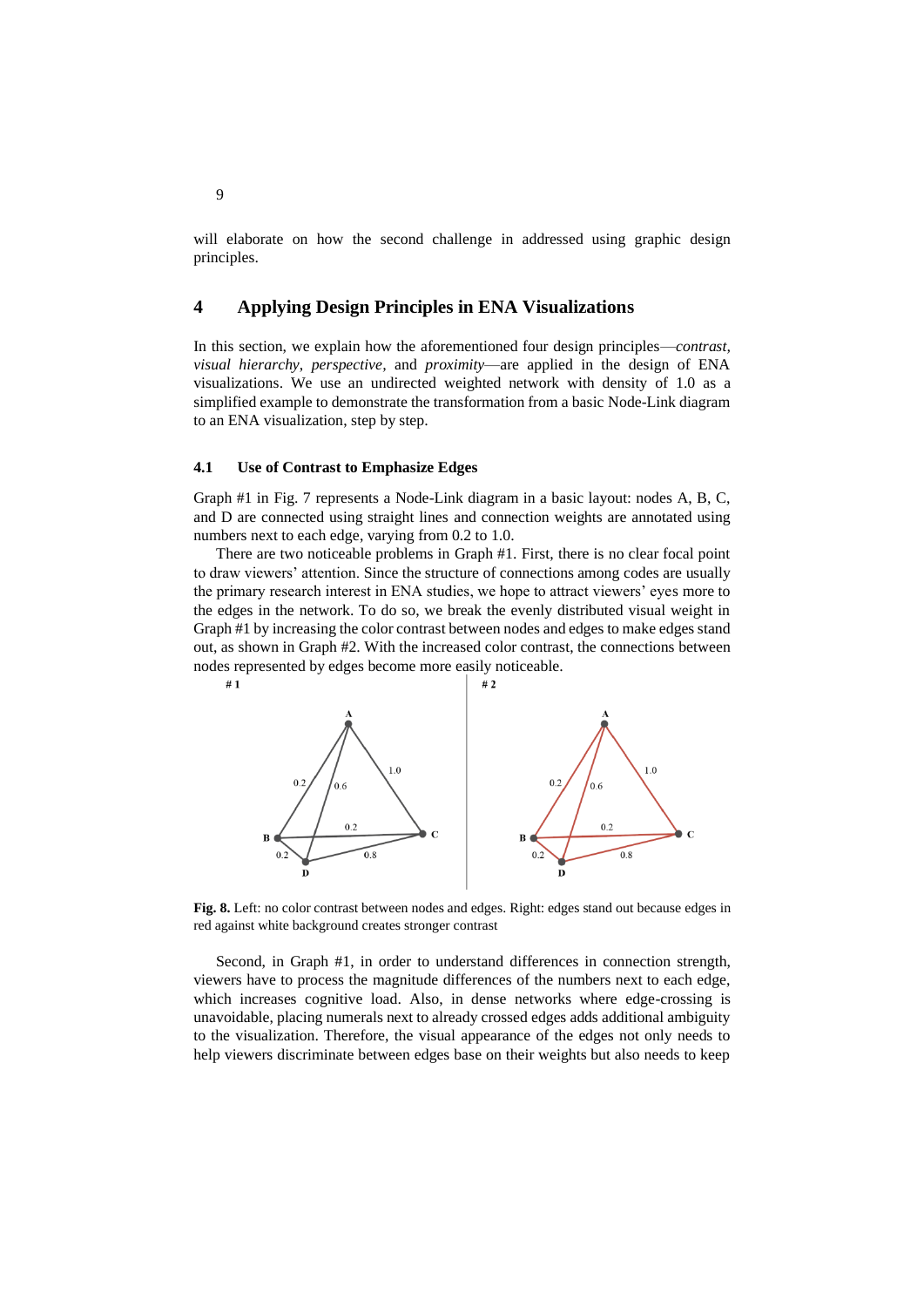the visualization as clean as possible. In next section, we explain how used the principle of visual hierarchy to emphasize stronger connections (edges with larger weights) and deemphasize weaker connections (edges with smaller weights).

#### **4.2 Use of Visual Hierarchy to Differentiate Connection Weights**

To help researchers identify the strongest connections between coded elements in ENA network graphs, we assign the highest prominence to the edge with heaviest weight. For example, in Graph #2, we want edge AC to be the edge that attracts the most attention.

There are two ways to do this. One approach is to vary edge saturation (Graph #3), the other is to vary edge thickness (Graph #4). To vary saturation, we first assign the fully saturated color to edge AC, which has the largest weight, so that AC is the visually heaviest element in the graph. Then, we make the level of saturation of all the other edges proportional to their weights. For example, edge CD has a weight that is 80% of the weight of edge AC, so the level of saturation in edge CD is 80% that of edge AC. The end result of creating visual hierarchy through color saturation is shown in Graph #3. To vary edge thickness, we use the same process. The edge with the largest weight is assigned some maximum thickness, and the thicknesses of the remaining edges are scaled proportionally. The end result is shown in Graph #4.



**Fig. 9.** The *saturation* of the edges in Graph # 3 is proportional to their weights. The *thickness* of the edges in Graph # 4 is proportional to their weights.

While either Graph #3 or #4 is sufficient to address the problem we identified in #2 by representing edge weigh differences visually, both of them can be improved. In Graph #3, the equal edge thickness makes the visual hierarchy difference not as noticeable as in Graph #4. In Graph #4, although the edge weight differences are immediately clear, the edge-crossings appear to decrease readability due to all edges being fully saturated. Therefore, we create the clearest visual hierarchy by using size and color simultaneously as represented in Graph # 5.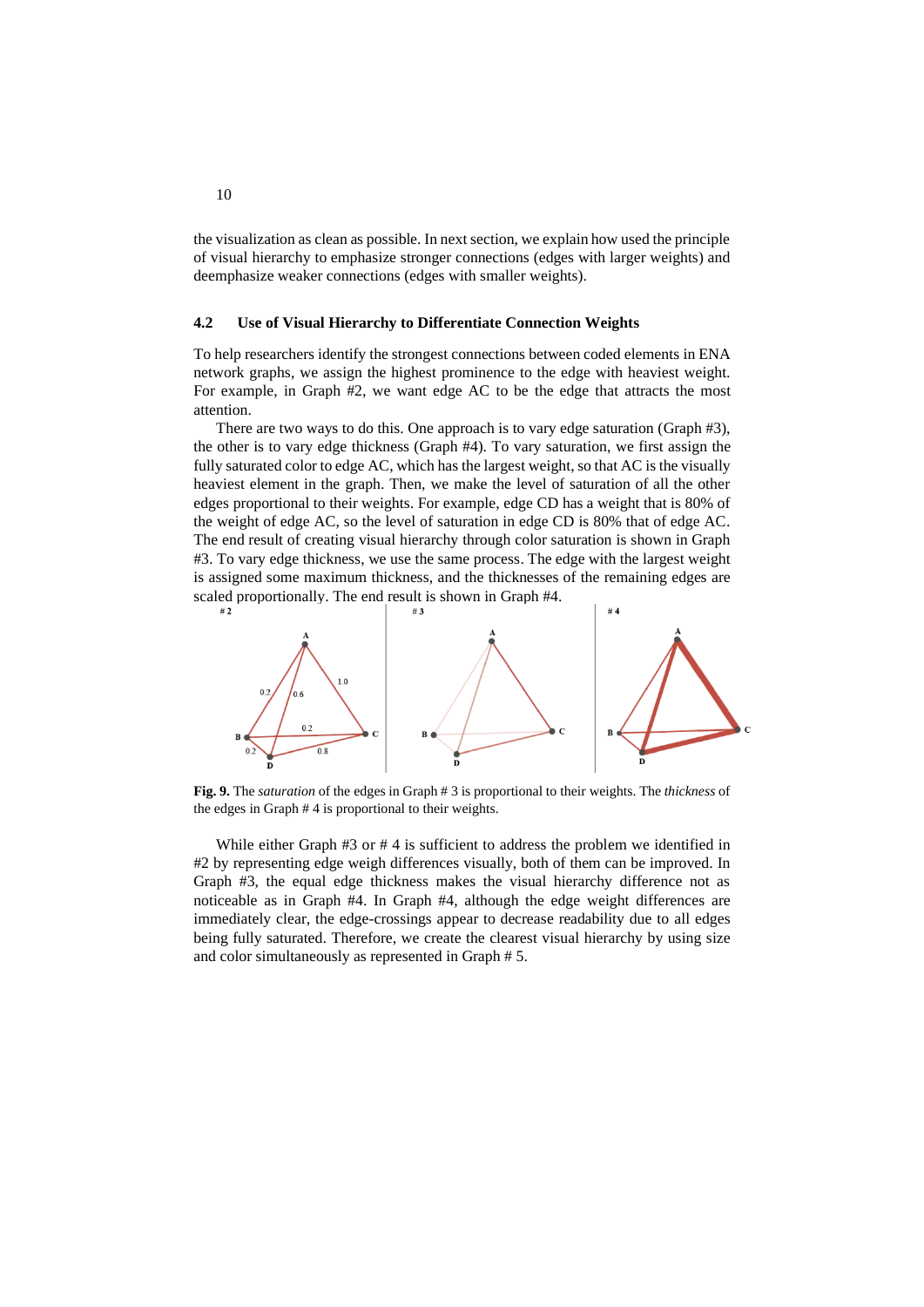

**Fig. 10.** Edgesin Graph #5 are in different thickness and saturation to reflect actual edge weights. Heavier edges are thicker and more saturated than lighter edges.

In Graph #5, by proportionally scaling both thickness and saturation, viewers can easily estimate the differences in edge weights not only for any two edges but also across the network structure as a whole. In scientific visualizations, the degree of visual weight difference should mirror the intended analytic difference [1, 15], and the proportional scaling of saturation and thickness accomplishes this.

## **4.3 Use of Perspective to Guide Navigation**

As of now, in terms of inspecting edge weight differences, the version presented by Graph #5 is readable. To further guide viewers navigate the visualization as a whole, we applied *perspective* to create a flow. As discussed before, by placing larger and darker elements in the foreground in a consistent manner, a sense of depth will present and viewers' eyes naturally flow from the foreground to background. To create such flow, on the basis of Graph #5, we adjust size of each node based on the connection made by that node. Since heavier edges are already placed on top of lighter edges and appear physically closer to viewers, large nodes automatically follow this pattern because node size in ENA is proportional to all the connection made by that code. By doing so, elements with heavier visual weight such as thicker and darker edges and large nodes are placed to be closer to viewers, while elements with relative lighter visual weight appear to be in the background. Such visual layering creates a flow to guide viewers' attention travel from the strongest connection to the weakest connection in the network.

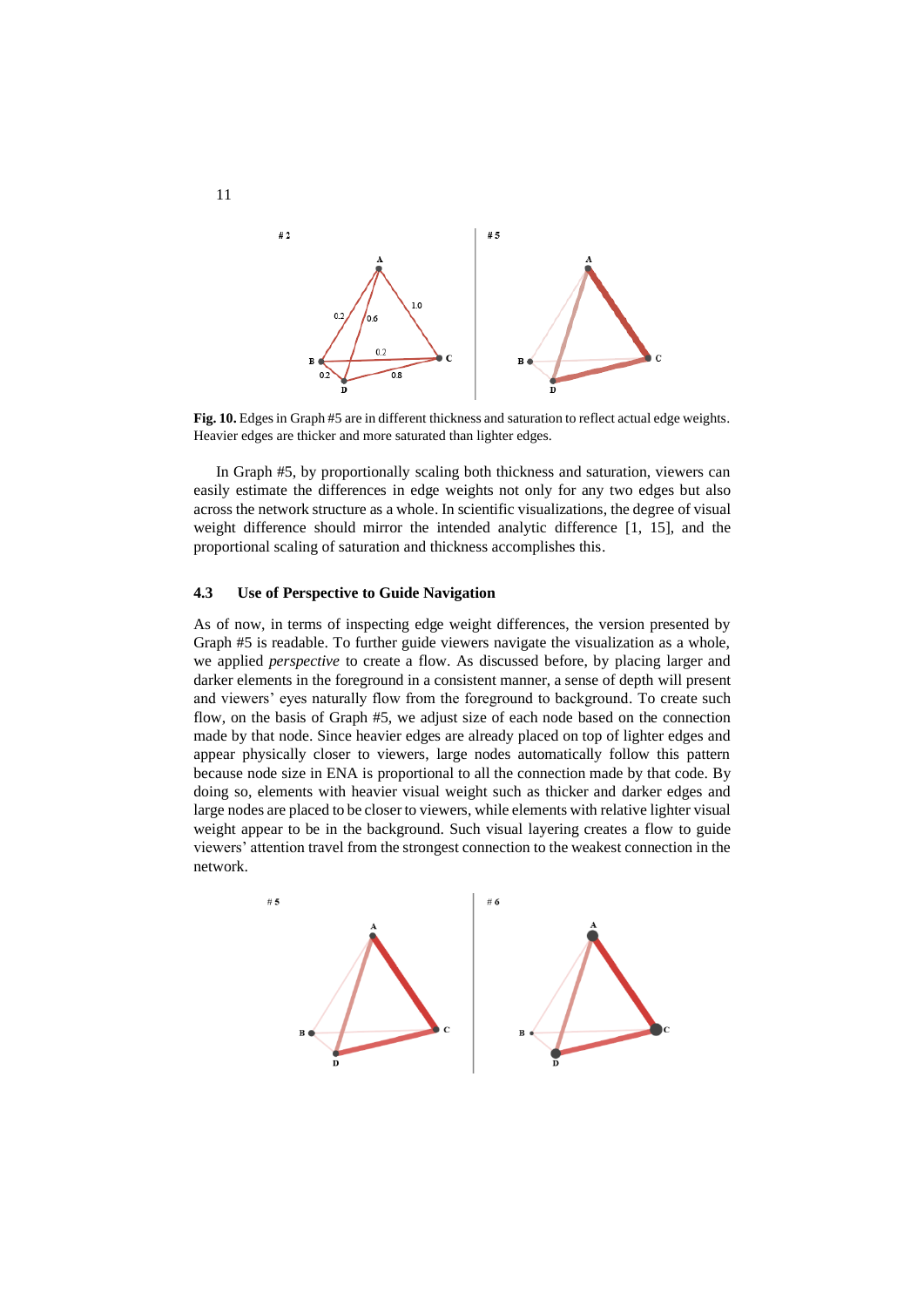**Fig. 11.** Node sizes in Graph #6 are adjusted accordingly based on the connection weights

From Graph #1 to Graph #6, using a simplified four-node weighted network, we demonstrated the transformation of an individual ENA network from a basic Node-Link diagram to a version that reflects the current ENA visualization layout in use. By comparing Graph #1 and Graph #6 side by side as shown in Fig. 12, Graph #6 presents viewers with a visualization that is not only visually self-explanatory, but also takes less time to identify the connection strength differences across the network, even without the numerals next to edges.



**Fig. 12.** Compare the initial Graph #1 with the finalized ENA visualization Graph #6

#### **4.4 Use of Proximity to Indicate Similarity and Difference**

As discussed, instead of arbitrarily placing nodes in a network space, ENA co-register its network space with its summary statistics and generates a set of fixed node position for an ENA model [3]. In an ENA network space, nodes that are placed more physically closer are more similar in terms of the role they play in the network. For example, in Graph #6 below, node B has more similarity with node D in the network as indicated by the close distance between them. This phenomenon of using physical distance to indicate relationship is an application of *proximity*. *Proximity* helps viewers quickly identify nodes that share similarity or difference based on the distance between them.

#### 12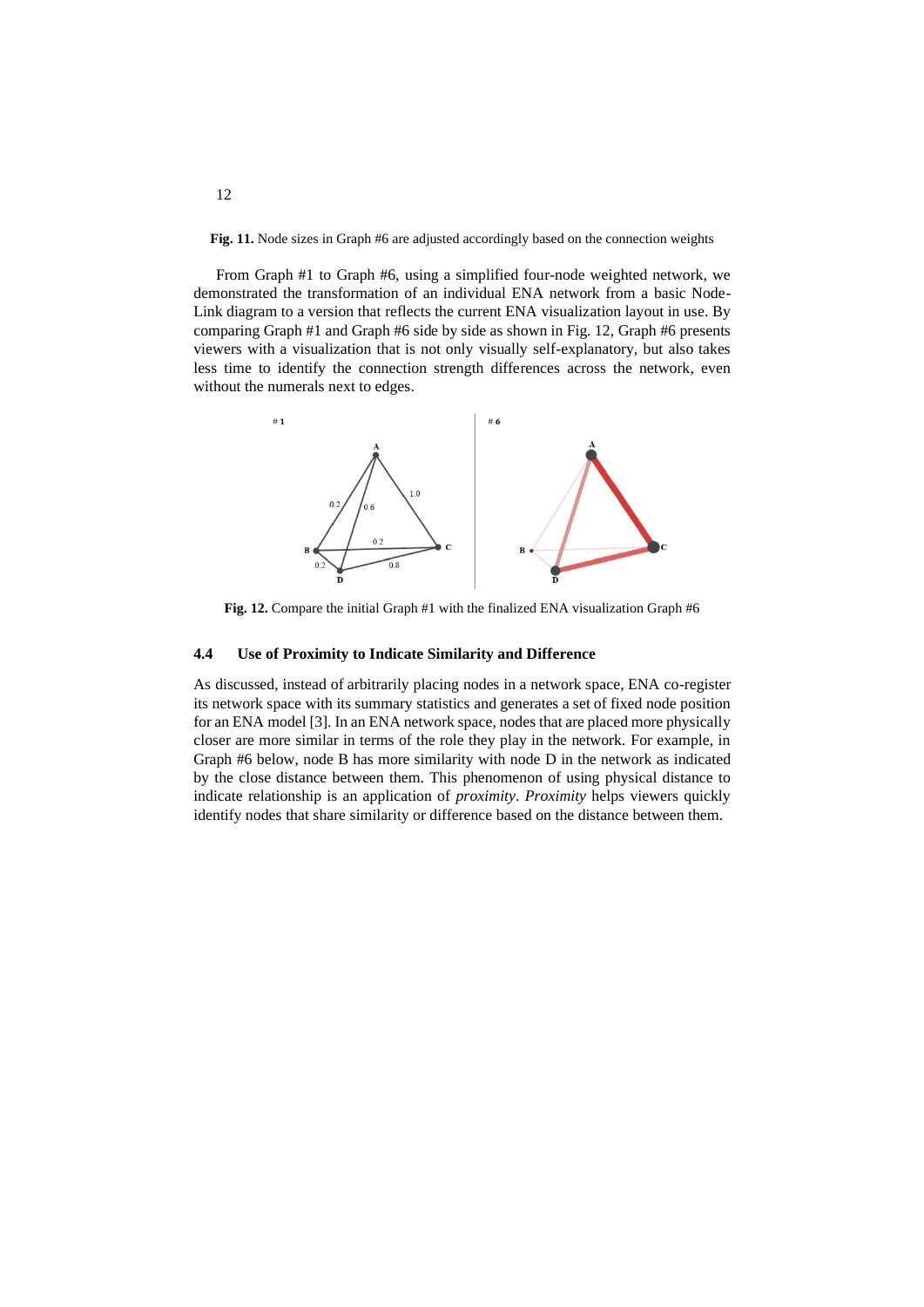

**Fig. 13.** In the too row, Graph #8 is the difference graph of Graph #6 and Graph #7. Edges in red in #8 represents the salient characteristics of #6, edges in blue in #8 represents the salient characteristics of  $#7$ . Accordingly, in the bottom row, Graph  $#1, #9$ , and  $#10$  are the basic Node-Link diagram version of Graph #6, #7, and #8.

Besides showing similarity and differences between nodes, the fixed node position is also an essential precondition to compare ENA networks visually. Because of the fixed node position, ENA can construct a subtracted network, which enables the identification of the most salient differences between two networks that belong to a same model. To do this, ENA subtracts the weight of each connection in one network from the corresponding weighted connection in another network, then visualize the connection strength difference. Similar as in individual networks, darker and thicker edges indicate larger differences in connection strength, and light and thinner edges indicate smaller differences in connection strength. Each edge is color-coded to indicate which of the two networks contains the stronger connection. For example, in Fig. 13, Graph #8 is a subtracted network of Graph #6 and #7. Based on the thickness and saturation of the color-coded edges, we can conclude that overall the subtracted network shows that relative to Graph #7, Graph #6 has the strongest connections in the upper right part of the space as presented by edge AC; although CD is also in red, the difference is not as strong as in AC because of the thinner and lighter edge of CD. Graph #7 has the strongest connections in the lower left part of the space as represented by BD relative to Graph #6.

# **5 Discussion**

In this paper, we discussed ENA network graph visualizations from a graphic design perspective. We reviewed pertinent graphic design principles and explained how those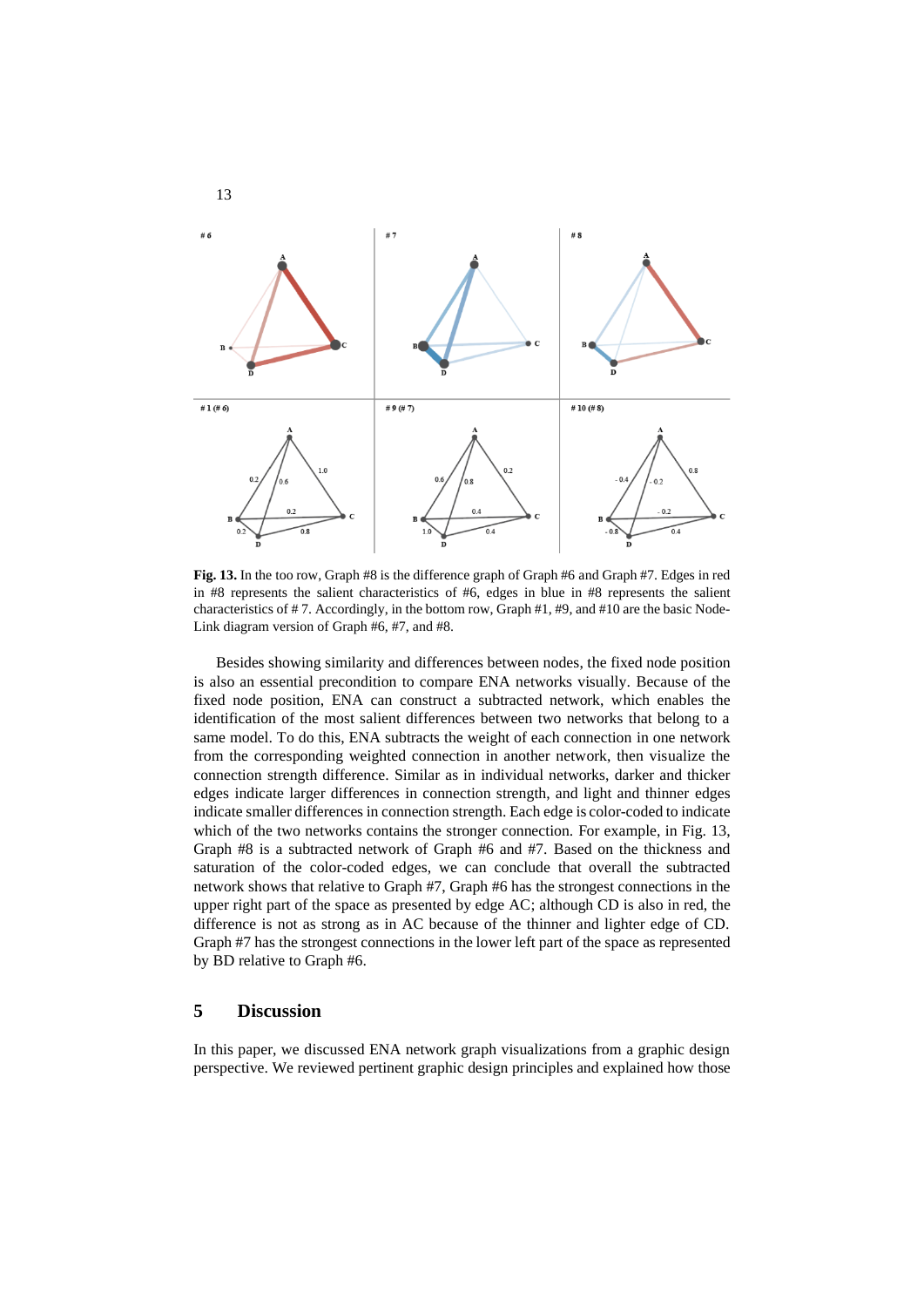design principles manifested themselves in the design of ENA visualizations. We also argued that ENA networks, as weighted networks that usually have a relatively small set of nodes and high density, are not suitable to be visualized using extant network layouts such as *force-directed* algorithms that apply nondeterministic node position and prioritize aesthetic criteria such as evenly node distribution and minimum edge crossings.

We have consistently emphasized that ENA visualizations are not only designed to be aesthetically pleasing, but also to convey visual messages that are mathematically consistent with its content-based summary statistics. While researchers can conduct a variety of statistical analyses to test the differences between ENA networks based on summary statistics, being able to make such comparisons directly from visualizations can not only facilitate researchers' interpretation of ENA network models, but also communicate their findings with broader audiences. For example, Fernandez-Nieto et al. [8] applied ENA to model and visualize nurses' positioning during clinical simulations and invited nurse teachers who did not have expertise in ENA to make sense of the ENA visualizations. Those teachers constructed consistent narratives about ENA network models and valued ENA visualizations as an accessible shared language for joint sense-making between researchers and practitioners.

Furthermore, we hope that this work provides a helpful perspective for visualization designers in reflecting on design choices in designing visualization for various purposes, but we recognize that designing is a versatile task and an iterative process that cannot be prescribed with fixed guidelines. Therefore, we look forward to being inspired by studies that use ENA visualizations in various contexts and disciplines.

**Acknowledgements.** This work was funded in part by the National Science Foundation (DRL-1661036, DRL-1713110), the Wisconsin Alumni Research Foundation, and the Office of the Vice Chancellor for Research and Graduate Education at the University of Wisconsin-Madison. The opinions, findings, and conclusions do not reflect the views of the funding agencies, cooperating institutions, or other individuals.

#### **References**

- 1. Allen, E. A., & Erhardt, E. B. (2017). *Visualizing scientific data.* In J. T. Cacioppo, L. G. Tassinary, & G. G. Berntson (Eds.), *Cambridge handbooks in psychology. Handbook of psychophysiology* (p. 679–697). Cambridge University Press.
- 2. Battista, G. D., Eades, P., Tamassia, R., & Tollis, I. G. (1998). *Graph drawing: algorithms for the visualization of graphs*. Prentice Hall PTR.
- 3. Bowman, D., Swiecki, Z., Cai, Z., Wang, Y., Eagan, B., Linderoth, J., Shaffer, D. W. (2021, February). The Mathematical Foundations of Epistemic Network Analysis. In International Conference on Quantitative Ethnography (pp. 91-105). Springer, Cham.
- 4. Bradley, S. (2013). Design fundamentals: Elements, attributes, and principles. *Colorado: Vanseo design*.
- 5. Csardi, M. G. (2013). Package 'igraph'. *Network Analysis and Visualization*, *3*(09), 2013.
- 6. Eades, P. (1984). A heuristic for graph drawing. *Congressus numerantium*, *42*, 149-160.